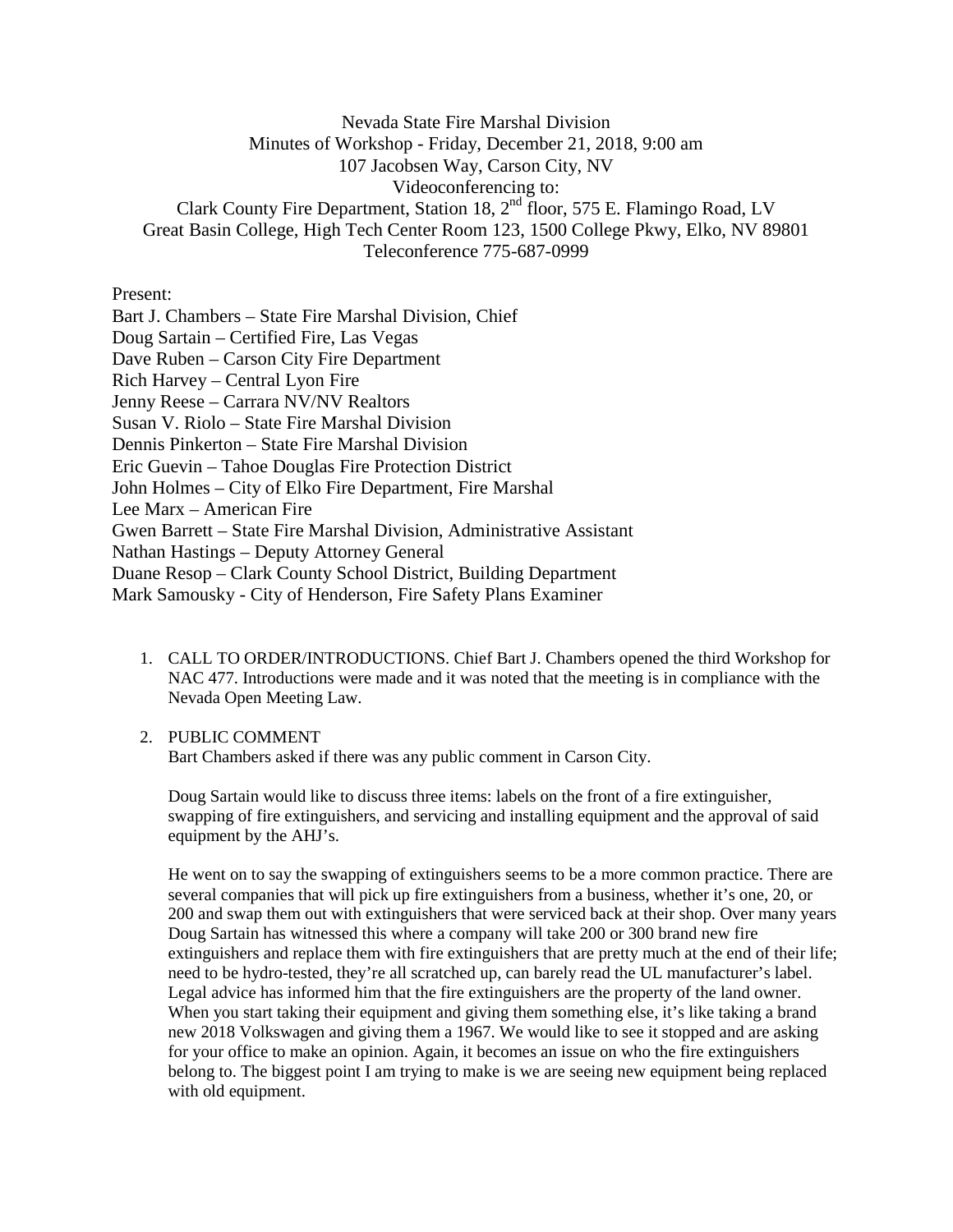The second item we want to make you aware of is we are seeing a lot of fire protection companies taking their advertising labels; sizes as big as four-inch by four-inch and plastering them on the front of a fire extinguisher. It is very clear and specific in National Fire Protection Association (NFPA) 10, Section 6.1.3.9, label visibility; the only thing allowed on the front of a fire extinguisher is a manufacturer's label, the operating instructions shall be located in the front of the fire extinguisher clearly visible. All of the other labels shall not be placed or located on the front of a fire extinguisher. We would like to see a warning or an opinion.

The third just came up again yesterday. There is a jurisdiction that believes that you have to be certified by a manufacturer in order for the system to be approved. This has come up about a dozen times in his 40 years, and generally it is very quickly resolved. The problem is you have an installing company that installs a particular product, and they may not be certified to install that particular piece of equipment. Saying you can't install a certain product becomes "a restriction of trade." There is no reason why any company that is licensed and certified by the State Fire Marshal Division should be restricted, whether it's an Ansul, an Amerex, a Buckeye, a Badger, or a Pyro-Chem. Industry would like for the State Fire Marshal to offer an opinion and open it up for comment.

Lee Marx agreed. He was performing a functional test in a building yesterday and was told by the inspector that because they do not have training or certification from the manufacturer they will not test the system. Two days prior he did a test on an Ansul system and had no problems; same systems, different inspectors, different results. Lee Marx spoke with Chief Page, Sam Palmer, and Jerry Stevie, asking for a formal interpretation. They gave code references, but in NFPA 17A it says that you have to be obviously trained and certified to work on and install and submit plans for a good system. I've been licensed by the State Fire Marshal Division to do the work. The NRS states that in order for me to get the license, which I hold, I had to originally provide you with documentation from the manufacturer of the, that I can get materials and am certified to find materials and to install systems. I think there needs to be something in writing because unfortunately, due to the county's stance, I have a person that can't open a business because we've been doing business as usual.

Lee Marx contacted Ansul Technical Services and had a conversation with a gentleman by the name of Zach and he said that if we are not trained by them, it would void the warranty on the equipment. But warranty is not an issue here. And I asked him point blank, "If I install the system per your installation guidelines and recommendations, does the system still hold its UL listing?" And he said, "Of course it does."

Doug Sartain asked Lee Marx if there was a problem within one year of that system, you would in fact honor that warranty, would you not? Lee Marx replied that absolutely he would.

Bart Chambers asked for any further comment.

Lee Marx advised that he has spoken with his attorney and he said that Ansul does have a certain amount of liability because if any of their components fail, regardless of whether they've been installed correctly or not, they are still liable for those components, and then the person installing that would be liable if the system is not installed correctly, that is why we have liability insurance, to cover any of the customers that we deal with.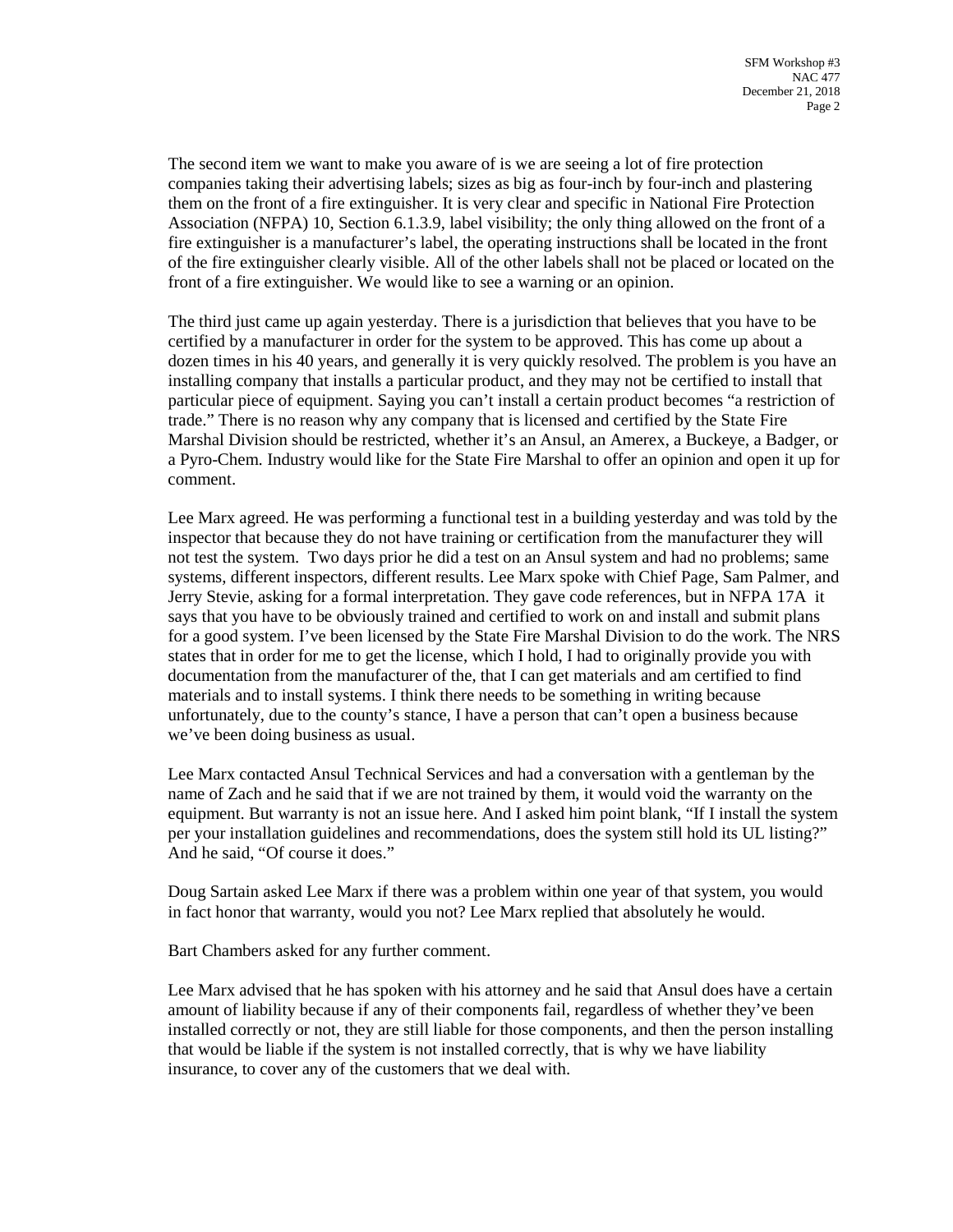Lee Marx went onto say that ultimately he is the one responsible because his company is putting the tag on it, and he is certified and almost every system we do we are required to do a letter of completion, which basically says that we've installed the system per NFPA requirements, state local fire codes, which, again, covers all aspects of taking responsibility for that system.

Bart Chambers thanked Lee Marx.

Doug Sartain echoed what Lee Marx said that over the years they have confirmed with legal counsel that in fact the manufacturer would still be on the hook if there was a malfunction or if there was a bad device. Secondly, it was also confirmed over the years and he will gladly produce the document; it becomes a restriction of trade when you tell somebody they can't work on a said system or item.

There was no additional public comment.

3. Bart Chambers read the following: The purpose of the workshop is to solicit comments from interested persons on the following general topics that may be addressed in the proposed regulations: Proposed changes to regulations may include but is not limited to fee increases including fees for Certificates of Compliance, Hazardous Materials, Plans Examination, and Licensing. Proposed changes may include replacing or updating words in the text, clarifying language, simplifying categories and other possible suggestions. Review of current Fire Code.

Bart Chambers is going to streamline this, by going through the pages as we did in the last Workshop. Any questions, concerns, clarifications, recommendations, suggestions will definitely be noted and discussed.

Rich Harvey requested to go to page 3.Central Lyon Fire is a bit interested and concerned about the adoption of the 2018 edition of the International Wildlife Urban Interface Code. Because that code has in it some workloads on local fire districts, everything from doing defensible space inspections to creating maps of the WUI zone, to possibly doing residential plan reviews for sprinklers and code compliance and everything. And also the possibility that the code would require sprinklers in residential construction in WUI areas. That's a significant change from the way we've been doing business, because this is an entirely new code, a complete adoption of a brand new code that has not been in effect in our district before. We think there should be some discussion and some work on whether or not the benefits, which we would support the benefits of a WUI code. Defensible space; we think that works. But there's some definite workload on the district. There's some definite workload in the plant shop. There's some definite fee and cost increases, because we're going to include a plans review fee if we've got to review plans. And every building now, every residential construction built in Central Lyon, in the WUI, is going to be required to have residential sprinklers. I'm pretty sure that's going to have an impact--maybe required to have residential sprinklers. And that's going to have a huge impact on construction in Lyon County. So, that's my two cents.

Bart Chambers thanked Chief Harvey and added that with the WUI has been in adoption since January of 2015 with the 2012 WUI. The current 2018, just for information, is that it's being adopted in the same footprint as the 2012 WUI. Bart Chambers asked for any other comments.

Dave Ruben, Carson City Fire. Chief, just one thing to keep in mind, the local jurisdiction decides what areas are in the WUI or not. So, you do have the ability to somewhat control that.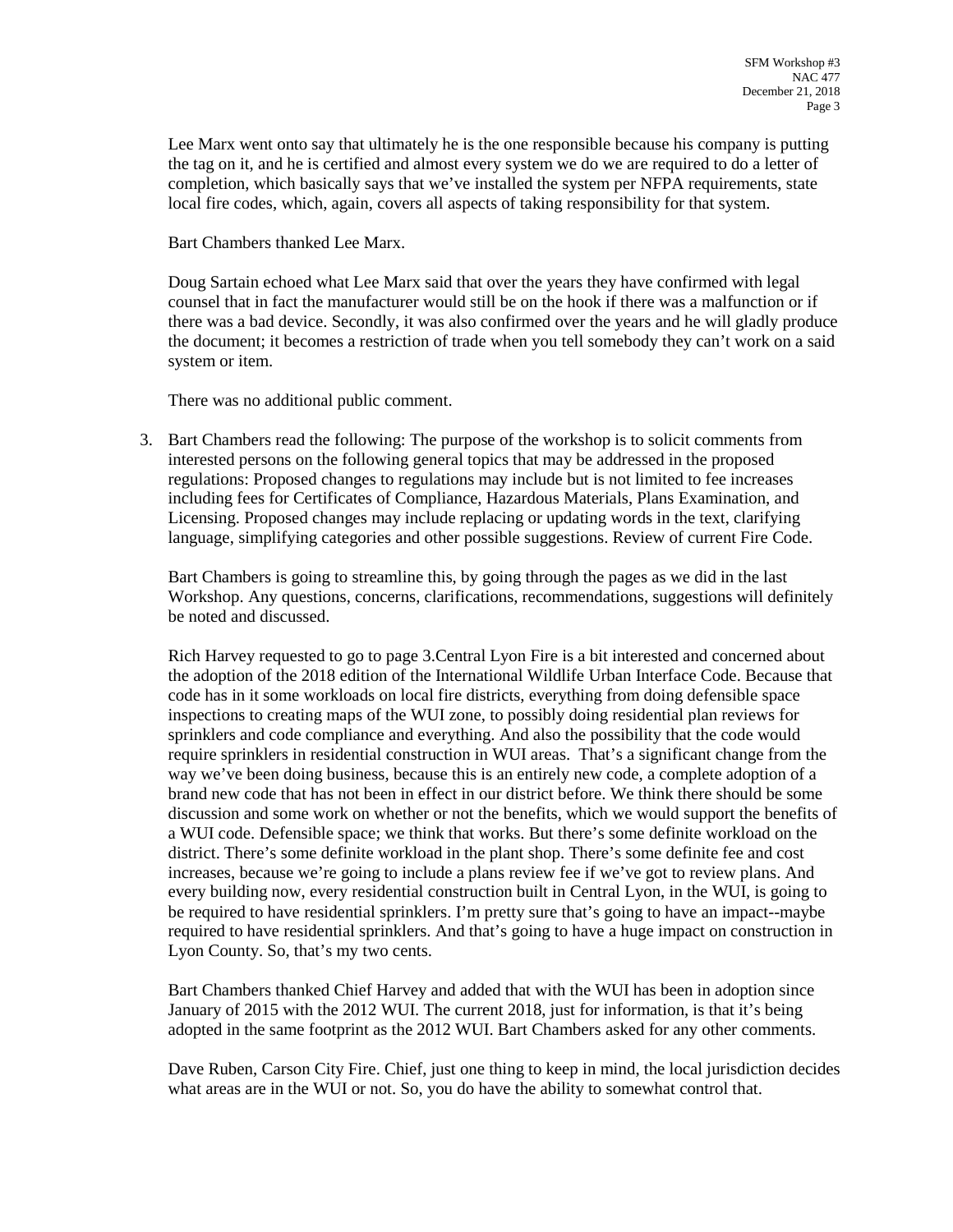Chief Harvey replied that they understand that part of it. The problem with that is I have to go out and do the GIS mapping and everything else to define the WUI, which is workload that we really don't have. And then I'm in this catch-22 because for grants applications and for defensible space, having a large WUI is a good thing. For the residential sprinkler construction and all that, having the large WUI's a bad thing. So, we're in this kind of balance where we want to do the right thing with the workload and the staff that we have available. And so, to me it's a very big change from the way we are now to-to the way we want to go. Because the 2012 did not have, to the best of my knowledge, some of this stuff in it, the Chapter 5 and the Chapter 6s and all that.

Bart Chambers replied that he had the Chapter 5 and Chapter 6 available for Chief Harvey to take a look at. Bart Chambers wants to make sure that Chief Harvey has the information. In addition to the WUI, when it was adopted ,as Chief Ruben had stated from Carson City, is that we're not enforcing the residential code, the International Residential Code. That's going to be incumbent on the local jurisdictions. And those entities that we've had interlocals with, currently both old and updated ones, the WUI has either been omitted or accepted by those agencies as the agency sees fit.

Bart Chambers added that in regards to grants and everything else, that's going to be incumbent upon the agency. I know that there is a current stance by the Board of Fire Services that was discussed last month to potentially look at Chapter 5 and to glean the information from that on the construction materials to support defensible space, as well as the appropriate construction, especially in light of the Tubbs fire and most recent Camp Fire. The three elements of fire prevention, of course are: the engineering, education, and enforcement. And if none of that is being done, especially on the education and engineering aspect, education and its totality, we will see results of what we have seen in those significant fires. And as we are all aware of the 435,000 acres in the Martin Fire and what people lost up there, different fuel model, still sustained major, major losses for the people up in the Elko County area.

Chief Harvey added that they would agree on one thing Bart Chambers said in there; Central Lyon completely supports the ability to change that language in the interlocal agreement as to whether or not we prefer the document or not. And that's one thing that's been on our discussion with you for a while is that if you adopt that code; don't ask us to enforce it in Central Lyon.

Bart Chambers replied that the code has been adopted since 2015. Actually, prior to that when Director Wright was the State Fire Marshal and they got support state-wide on that. Yes, it was a piece of contention with some jurisdictions but as we have seen the significant changes, not only in this state but throughout the United States on Wildland Interface, especially with the National Fire Protection Association identifying the Tubbs Fire and at the last National Fire Marshal's Forum, it was of concern in what is being addressed, not only in a specific state but nationally. So, it is being recognized that some agencies like it, some agencies can't have the capability. The Fire Chief from Santa Rosa said that they couldn't do the fire protection or fire prevention aspect because of their prevention bureau. It was also noted that the engine companies were also potentially doing work as well. But again, these are some of the items that we can discuss in the future on adjusting and adopting certain elements of the WUI. One of the collaborations that we are looking at right now with the WUI is partnership, not only with fire districts and the agencies throughout the state in critical areas, but with REALTORS Association, NV Energy, and beginning dialogue with the insurance association with the state. It looks to be positive. But I think that there is something in place that is going to be palatable for all. Chief Harvey was thanked for that information.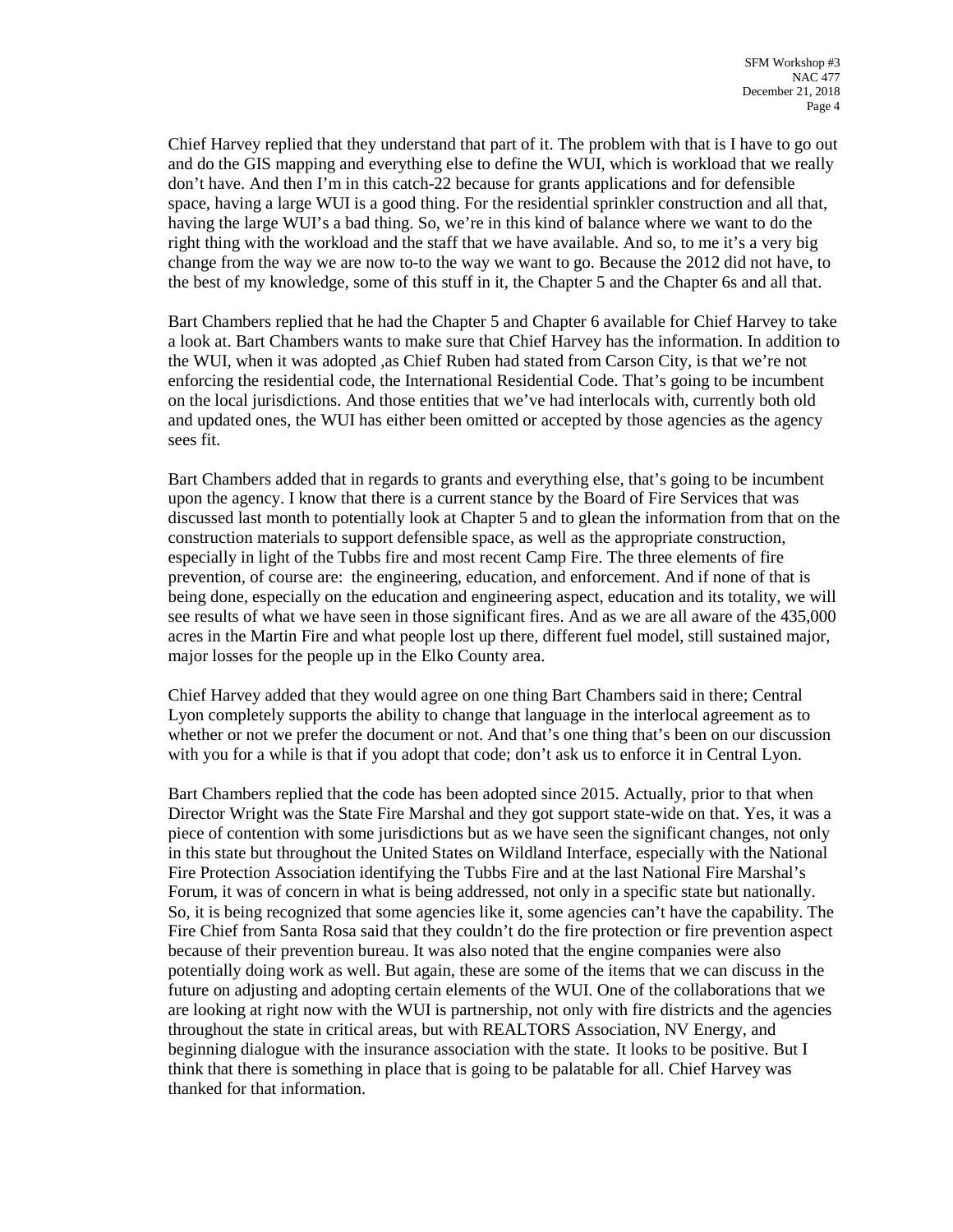Bart Chambers asked if there was anything else on page three, there was no further comment. Page four, no comment.

Page five, Bart Chambers noted there is a blur for regulation of liquefied petroleum gas. They updated their section in NAC 590 and we mirrored that to ensure consistency, not only in our NAC but their NAC as well.

Page six, no comment.

Page seven, no comment.

Page eight: Bart Chambers noted that there is a recent addition that is probably not in your copies that he wanted to discuss. The NFPA 2400 was finally adopted by NFPA. The 2019 edition and NFPA 2400 addresses the utilization and effect of drones for emergency responders, not only fire department personnel but law enforcement. So, we're looking at putting that in the NAC. Bart Chambers asked if there were any questions or concerns in regards to NFPA 2400.

Eric Guevin commented that he is not 100% familiar with that new NFPA standard and asked if there would be a conflict there.

Bart Chambers replied that as of right now there's no conflict. It would be supporting the agencies and entities utilizing drones.

Page nine, no comment.

Pages 10, 11, 12, no comment.

Page 13: Bart Chambers noted there was a change in some of the verbiage in Section 915. It would be towards the bottom of the page; Section 915.1.1. Verbiage is revised by adding a new paragraph to read as follows: "Section 915.1.1. Where required, carbon monoxide detection shall be provided in Group I1, I2, I4, and R occupancies, including R3 occupancies used for transient occupancy of less than 30 days and in classrooms and Group E occupancies in the location specified in Section 915.2, where any of the conditions in Sections 915.1.2 through 915.1.6 exists."

Doug Sartain asked if that only applies where gas appliance are installed

Bart Chambers replied it is gas appliances as well as fireplaces.

Pages 15, 16, 17, 18, 19, 20, 21, 22, 23, 24, 25, no comment.

Page 26: Doug Sartain referred to line item number 9D, the "maintain the records of all services performed." I believe on our last workshop we talked about a timeframe. There's no timeframe mentioned with electronics and paper and wasn't the intent to put in an actual timeframe like the building? I think this verbiage is very important but how long are you requiring us to carry the documentation?

Bart Chambers answered he remembered correctly, the discussion was life of the building.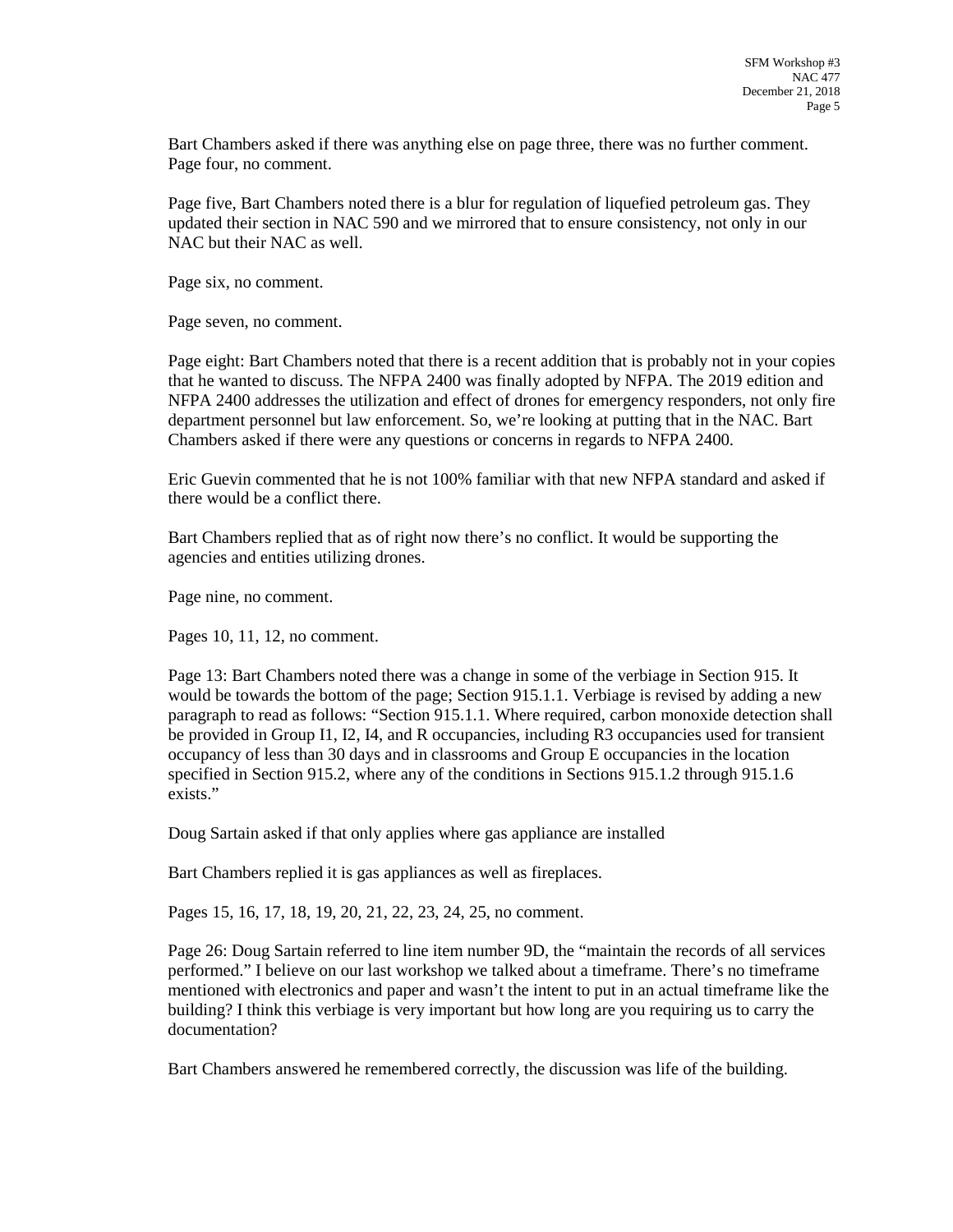Doug Sartain agreed, and added that it was all over the place. Even if a service company loses the service contract, they're still required to retain those records for the life of the building. And I don't think anybody would be opposed to the life of the building. I hope I can speak for the industry that it would be for the life of the building.

Lee Marx commented that they are starting to do everything electronically, which he recalls was indicated in the last meeting. It is easy to keep electronic files forever, so he is having problems with a timeframe.

Doug Sartain suggested "Life of the building."

Bart Chambers suggested verbiage change to: "Maintain accurate records of all service performed and all installations and service agreements made by the firm. These records must be made available for inspection by the State Fire Marshal or his or her authorized representative during business hours. These records can be maintained electronically for the life of the building."

Doug Sartain added "Electronically or on paper." There are not a lot of people that have gone to electronic, so either the hard copy or electronics would be his suggestion.

Bart Chambers re-read suggested verbiages: "These records to be maintained electronically or by paper for the life of the building."

Doug Sartain commented that he thought that would be palatable for everybody.

There were no more questions, and moved to Page 28

Doug Sartain referenced line item number 15, "a conviction of a felony is basis for a denial." We tell our employees or we tell potential candidates that if they have a felony they cannot apply and they will not be allowed to get state certification. The word "basis" allows for someone to make a decision, if he correctly understands it, that you could in fact be licensed with a felony. We are not sure of the purpose of the word "basis." It is either absolute or not. Doug Sartain is just asking again for clarification on that, with all due respect. He quite frankly does not care, but does not want to turn down a potential candidate if he's got a felony, if in fact there is a possibility that it would be waived.

Bart Chambers asked if the word "basis" should be changed to "absolute"?

Doug Sartain replied that he does not think industry would have a problem. The conversation he has had with people over the years is if a guy made a mistake at 17 years ago and now he is an upstanding citizen, he has done everything right and paid his price, it was a foolish mistake but he was still charged with a felony, he is a pillar of the community but we are restricting him from doing a job. With all due respect, he does not have a problem either way, but if you are going to allow the word "basis", then what is the criteria for acceptance?

Bart Chambers thank Doug Sartain and will work with Legislative Counsel Bureau on their recommendation to find a better verbiage that would be applicable and palatable with industry.

There were no more questions on page 28. Pages 29 and 30, no comments.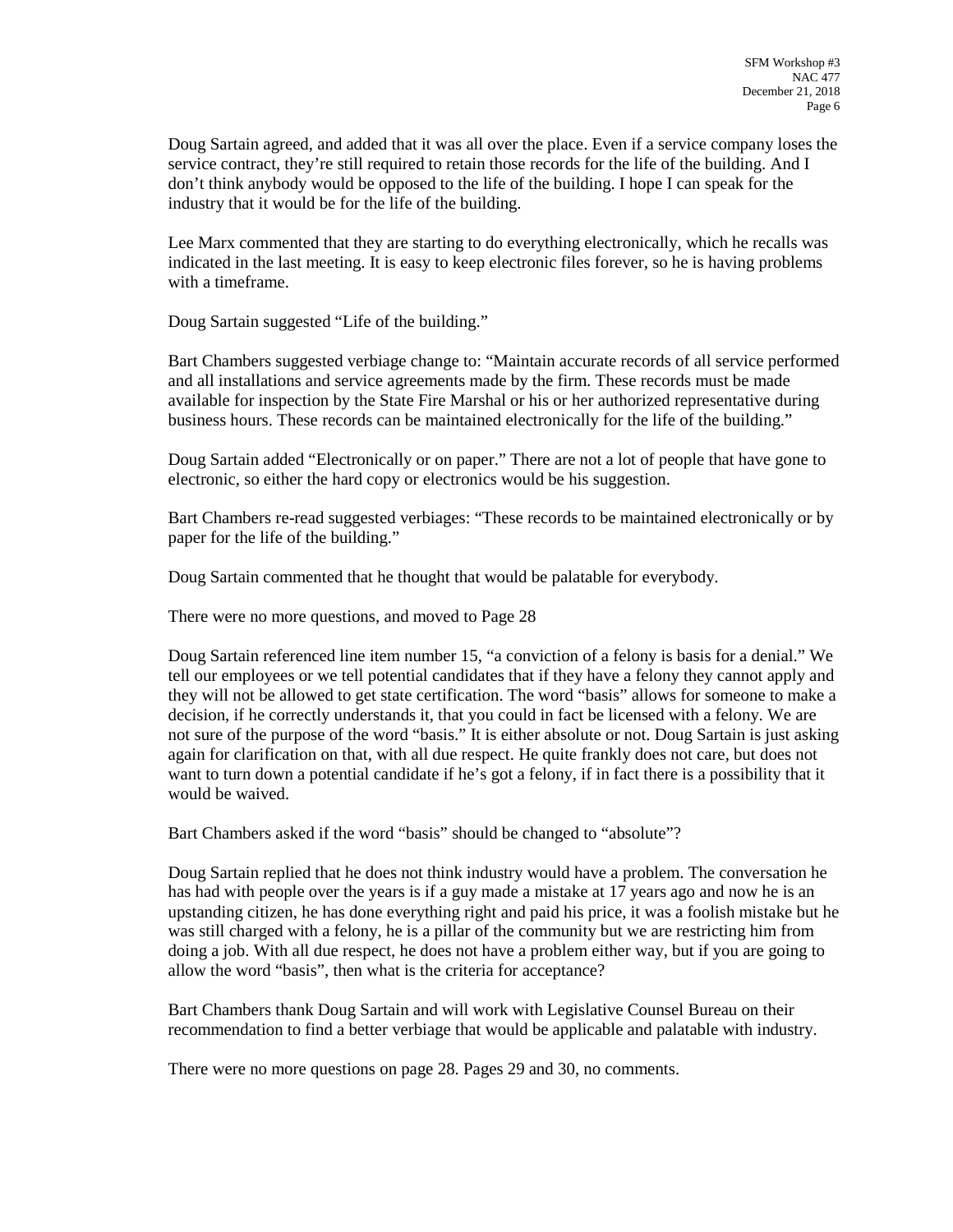Page 31, Bart Chambers referred to NAC 477.3146; there was some verbiage change for training and courses by fire departments. We added in number one, "The State Fire Marshal may issue a certificate to a person for training received from a course which is not offered through the state training program. If that course meets or exceeds the standards of the State Fire Marshal through national standards." We put this in there because the interpretation from either me or my predecessors or those that would take my place in regards to standards of the State Fire Marshal, we needed to make sure that we were maintaining something that was consistent. The SFM is accredited by IFSAC and soon to be by ProBoard, both nationally recognized, as well as NFPA. We wanted to make sure that there was something a little bit more solid to identify this.

Bart Chambers went on to number 2: "A person must apply for certification on a form provided by the State Fire Marshal. The person must provide all of the information necessary to demonstrate that the training course meets or exceeds the standards established by the State Fire Marshal and national standards."

Bart Chambers then went on to NAC 477.3148, number three, "Any fire service training which leads to certification conducted by a fire department must have an appropriate level fire service instructor listed and approved through the State Fire Marshal Division, along with providing class syllabus and curriculum meeting or exceeding the national standards." Again, we raised this question and some of the concerns that many of the agencies have had reaching out to neighboring states bringing instructors in. We are not saying "no" to it but we need to make sure that the curriculum is meeting the national standard working with those agencies to have the appropriate certification and training. Bart Chambers asked if there were any questions or concerns with those elements being added. There were none.

Doug Sartain had a comment on Page 33, that as a business owner for 40 years, we have no objections at all to the fee increases as stated in 33, 34, 35, and 36. We have seen just a great level of enforcement from the State Fire Marshal Division and we hope to have that continue, and assuming by increasing the fees that that will help your office. So, just more of a comment; no one in the industry that I know of, nobody's reached out to me, has any issue at all with those new fees.

Bart Chambers thanked Doug Sartain for his comment. There were no more comments on page 33.

Pages 34, 35, 36, 37, 38, 39, 40, 41, 42, no comments.

Doug Sartain had a comment of page 43; the tagging. We discussed having an in impairment tag and discrepancy tag. You actually have got a good clear definition on page one of the impairment and the deficiency. We respectfully request that the State Fire Marshal consider making it a requirement; it is already a requirement in NAC 380. It is already a requirement that it be marked impairment. We would like to see a second tag be added for discrepancy, as they are two completely different issues. And as the insurance industry and the fire departments get better educated on the definition, it's going to draw probably a stronger action from both, depending on what tag is hung.

Bart Chambers confirmed with Doug Sartain that there is a request from industry to have a deficiency tag as well as an impairment-to accompany the impairment tag within the code on tags.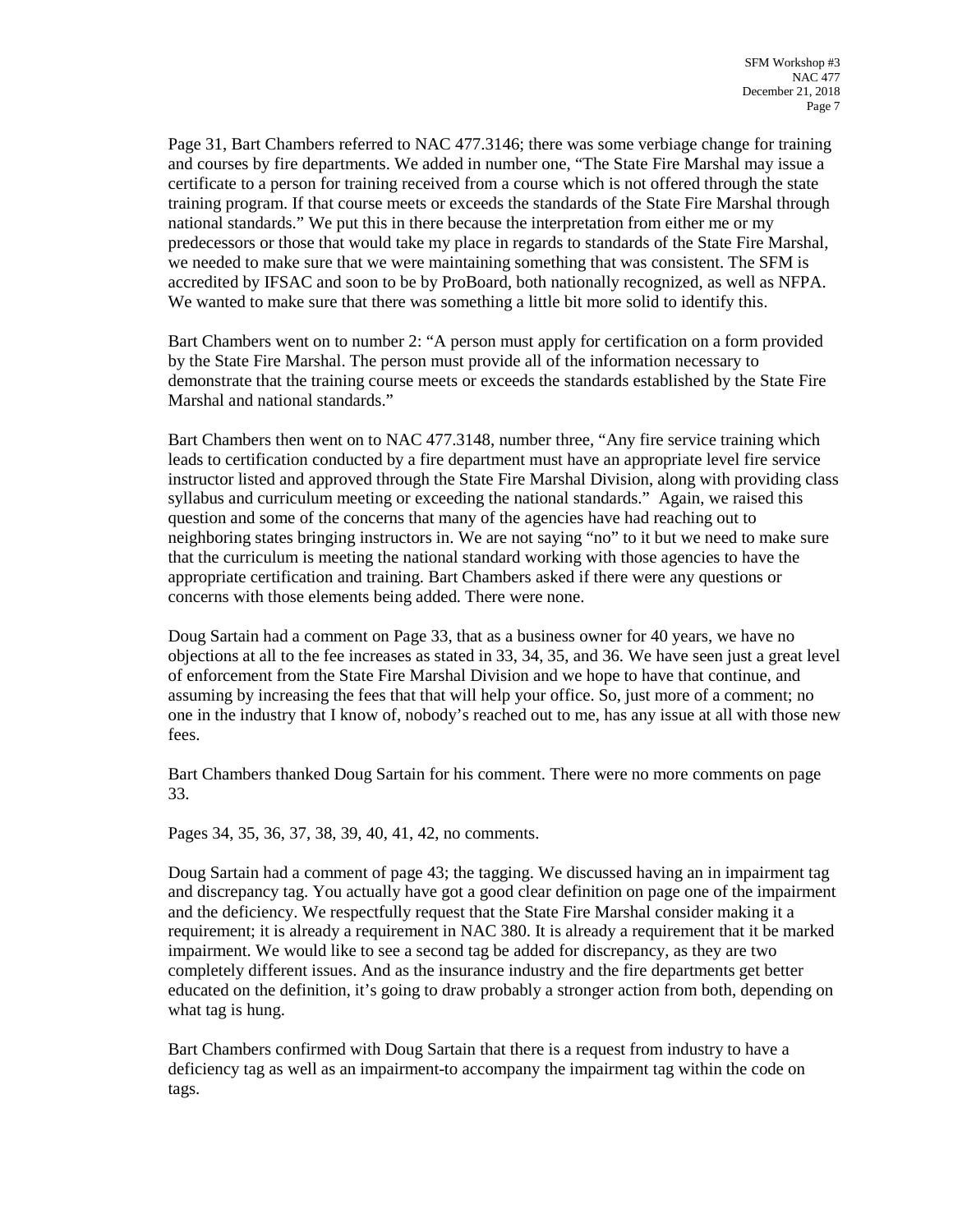Doug Sartain replied "Yes." As spelled out in the definitions in section four and five as is spelled out whether it is a deficiency or impairment.

Bart Chambers commented that it will be added.

Doug Sartain replied thank you. Bart Chambers asked if there were any additional questions, comments, concerns. There were none.

Page 44, 45, 46, 47, 48 no comment.

Doug Sartain inquired On 477.400, number two was stricken completely and he is trying to understand what it says; if I have an employee, he has to test after 45 days? Is that what that's saying?

Susie Riolo replied that she figures as soon as a company says someone is qualified to sit down and take a test, that's it. If we're talking about a 45-day ruling in only one section of the regs, it should not be there.

Doug Sartain agreed and added that some people would learn faster and I think it was 90 days we had to wait. Is it being reduced to 45 days? But if somebody takes 90 days or six months or whatever the case may be, there's no restriction for them to continuing work with somebody so long as they're working with a licensed company.

Susie Riolo agreed, and confirmed he is looking at 477.400

Doug Sartain asked if he has an alarm guy or a sprinkler guy, how does that carry over to those as well.

Susie Riolo replied that once the company owner writes a letter saying this person has the knowledge and training and wants a new test. Whether it is a 45 days, three days, they could be coming from another company. So, I they are taking on the liability along with the companyalong with the individual.

Doug Sartain. Agreed 100% and wants to make sure that there were no restrictions, that after 45 days we have to either terminate the employee or have them test.

Susie Riolo replied that you do not have to terminate, not in her opinion, but that's certainly Chief Chambers' rule.

Bart Chambers commented that we probably need to do is massage some of the verbiage in here.

Doug Sartain agreed.

Susie Riolo suggested striking it because it's only under that section.

Doug Sartain replied that he does not understand that section, and has read it about a hundred times.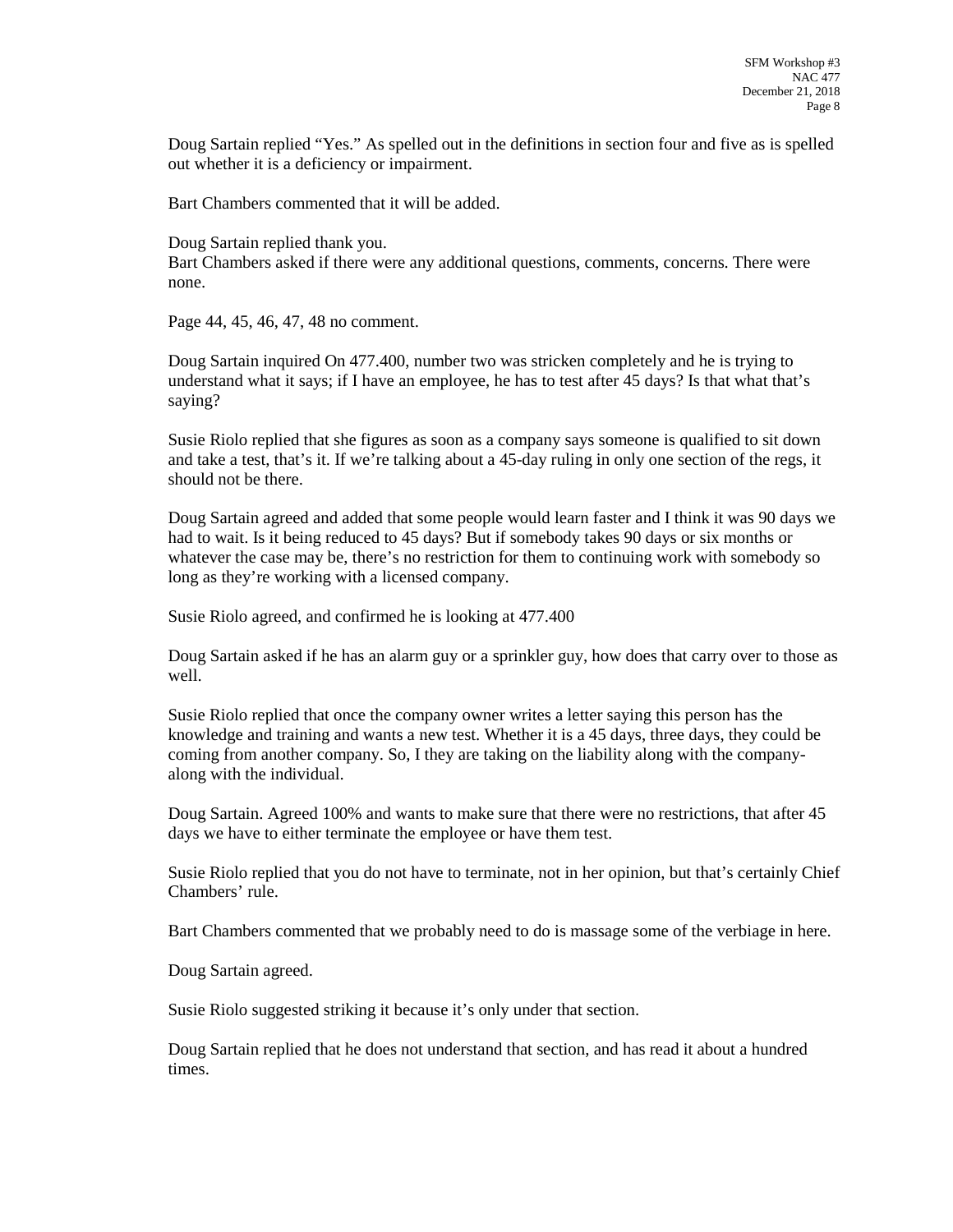Doug Sartain suggested refering back to Susie because she's been doing the licensing for 25 years. Whether it is fire extinguishers or fire alarms or fire sprinklers, if somebody comes from another company, do they have to wait a period of time? Why are we even putting a number of days? Can we just strike that altogether?

Susie Riolo replied that if you are asking her opinion and if Chief Chambers would ask, she would say strike it.

Doug Sartain added that if he is going to send you a letter that says this person is qualified, again, everybody has a different learning curve, does not know that there should be a restriction of days. And so, Chief, with all due respect, I think one ought to be stricken and two ought to be stricken and there should be no restriction and a licensee. He is not sure where, but we have to supply a letter to you and to the Chief that says that that person is qualified.

Bart Chambers commented that one of the reasons that this was here was to ensure that people were getting the appropriate license with the time within a timeframe so we did not have people that were taking multiple years.

Doug Sartain agreed.

Bart Chambers reached out to agencies in the room if they have any concerns with this section. No additional concerns were noted, so we will massage the verbiage and get the changes out.

Pages 50-98, no comments.

Bart Chambers that asked if there were any concerns, questions from Elko on the document?

John Holmes replied that there were none from Elko.

Bart Chambers asked if there were any comments, questions, or concerns from Las Vegas?

Marx asked for the next step.

Bart Chambers indicated that after today's public workshop he will make immediate corrections, get it over to LCB, who is currently working on this document that we've submitted to them, other than the changes of course today. If all goes well as we're moving into session, we're hoping to get this on a public hearing by the end of January, beginning of February. So, as soon as we can get this taken care of with LCB I'm going to immediately get it out there for public hearing and meet the required timeframes. So, as soon as we can after today.

4. PUBLIC COMMENT Public comments are limited to three (3) minutes. Comments will not be restricted based on viewpoint.

Bart Chambers asked for public comment in Elko, there was no public comment.

Bart Chambers asked for public comment in Las Vegas, there was no public comment.

Bart Chambers asked for public comment in Carson City.

Doug Sartain went back to the swapping of fire extinguishers and labels. Does that become written into this document or does that become the opinion of your office?